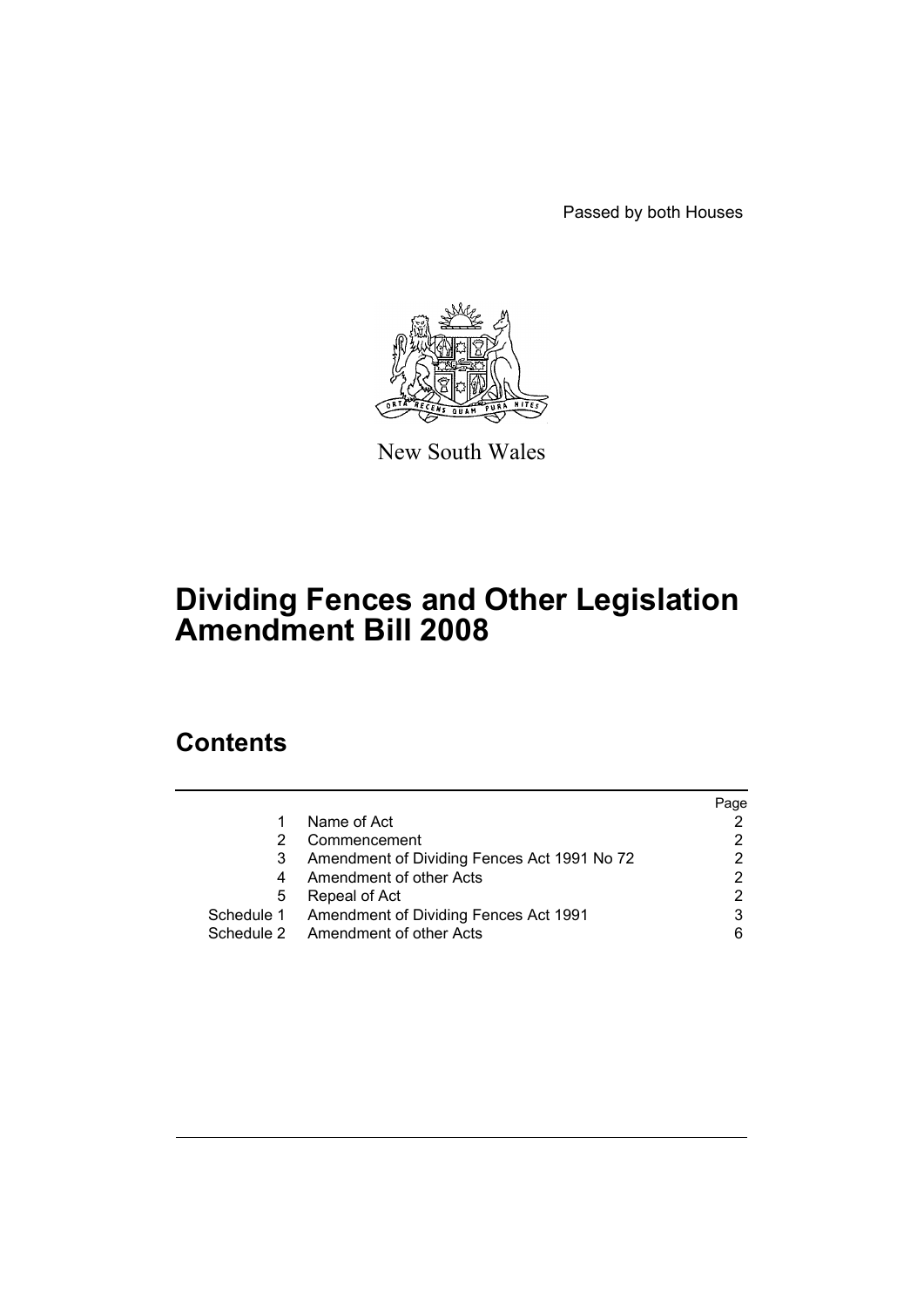*I certify that this public bill, which originated in the Legislative Assembly, has finally passed the Legislative Council and the Legislative Assembly of New South Wales.*

> *Clerk of the Legislative Assembly. Legislative Assembly, Sydney, , 2008*



New South Wales

## **Dividing Fences and Other Legislation Amendment Bill 2008**

Act No , 2008

An Act to amend the *Dividing Fences Act 1991* and the *Crown Lands Act 1989* to make further provision with respect to dividing fences and to amend the *Access to Neighbouring Land Act 2000* to make further provision with respect to costs of an application for an access order.

*I have examined this bill and find it to correspond in all respects with the bill as finally passed by both Houses.*

*Assistant Speaker of the Legislative Assembly.*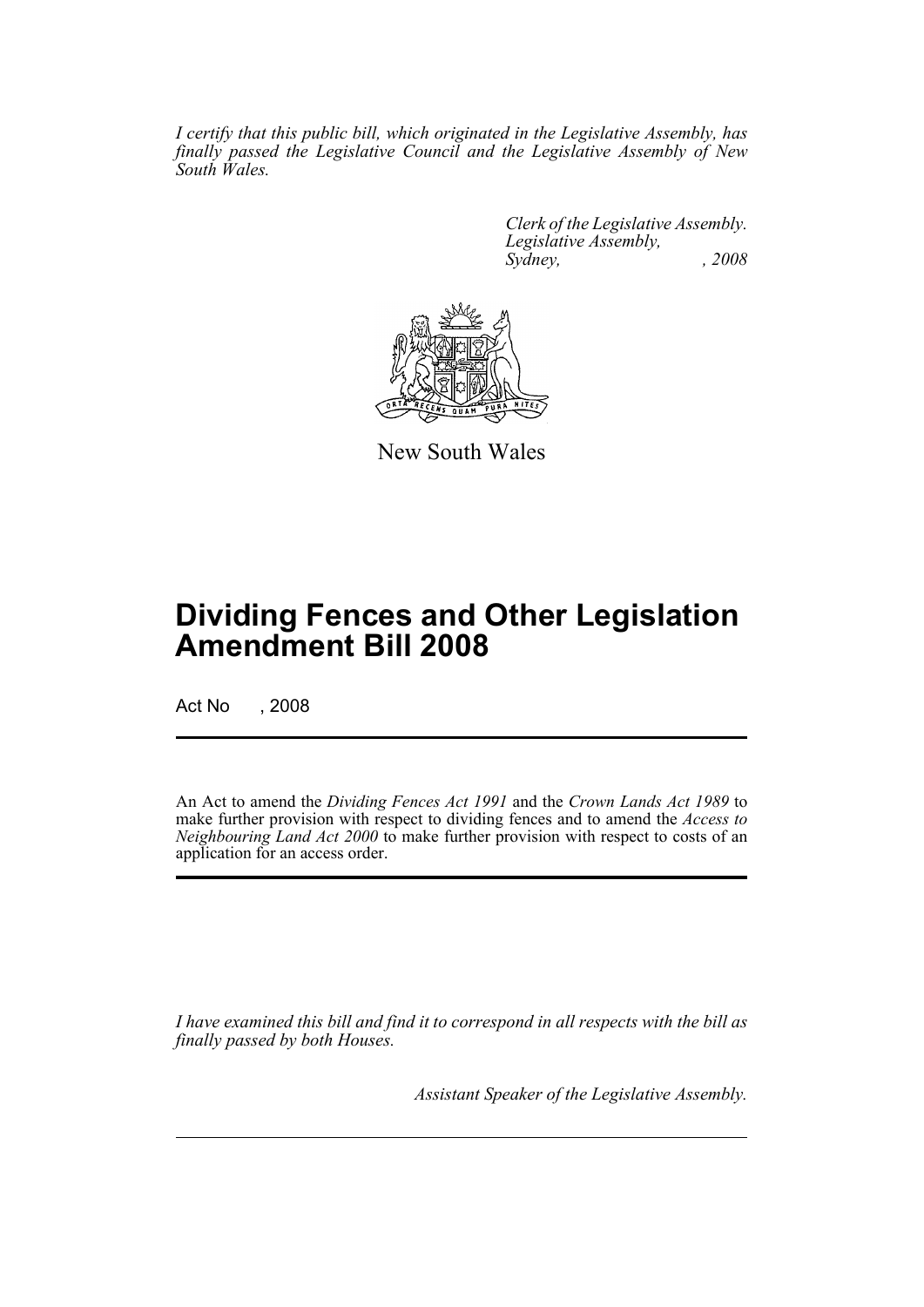### <span id="page-2-0"></span>**The Legislature of New South Wales enacts:**

#### **1 Name of Act**

This Act is the *Dividing Fences and Other Legislation Amendment Act 2008*.

### <span id="page-2-1"></span>**2 Commencement**

This Act commences on a day or days to be appointed by proclamation.

#### <span id="page-2-2"></span>**3 Amendment of Dividing Fences Act 1991 No 72**

The *Dividing Fences Act 1991* is amended as set out in Schedule 1.

### <span id="page-2-3"></span>**4 Amendment of other Acts**

The Acts specified in Schedule 2 are amended as set out in that Schedule.

### <span id="page-2-4"></span>**5 Repeal of Act**

- (1) This Act is repealed on the day following the day on which all of the provisions of this Act have commenced.
- (2) The repeal of this Act does not, because of the operation of section 30 of the *Interpretation Act 1987*, affect any amendment made by this Act.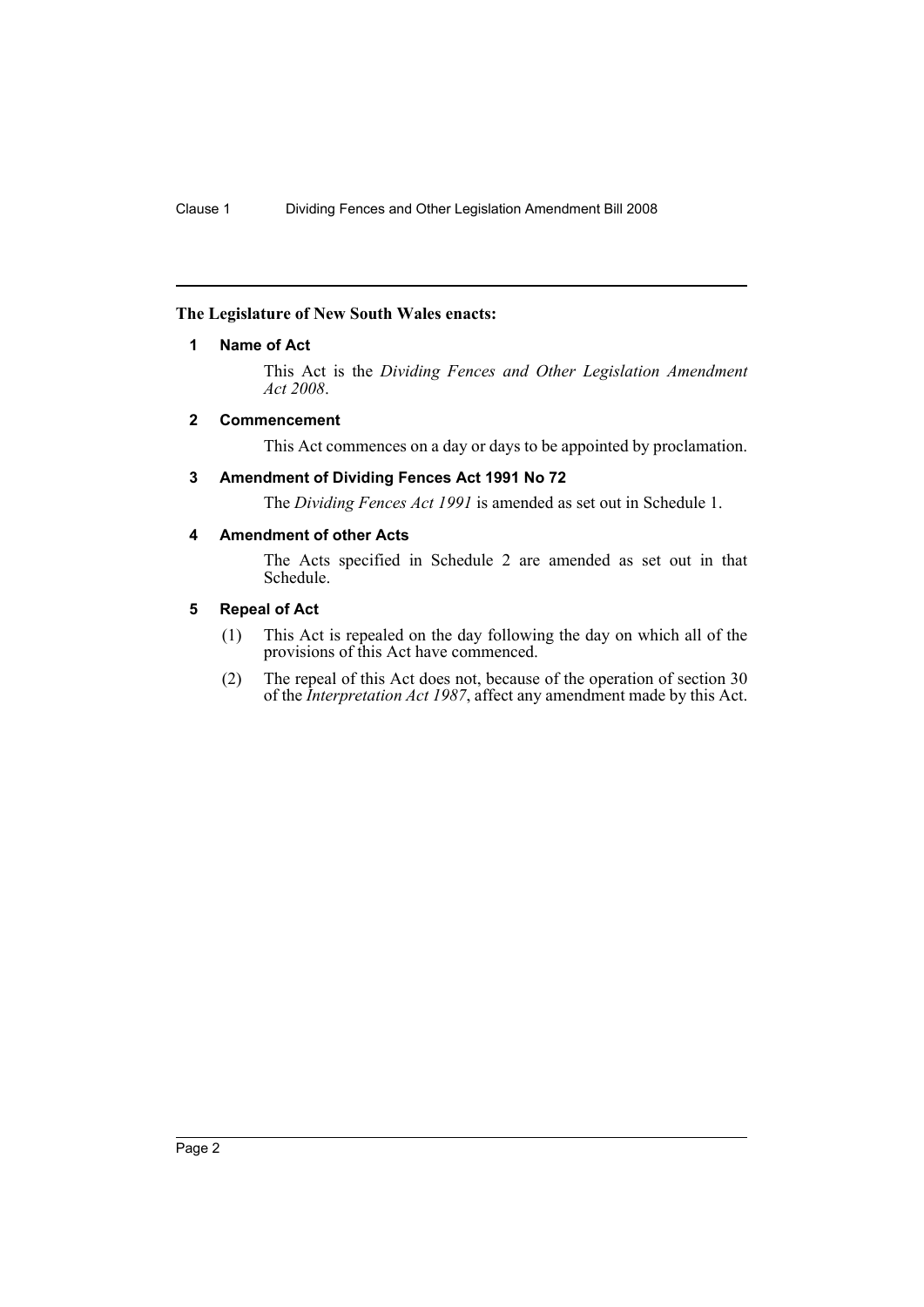Amendment of Dividing Fences Act 1991 Schedule 1

### <span id="page-3-0"></span>**Schedule 1 Amendment of Dividing Fences Act 1991**

(Section 3)

**[1] Section 3 Definitions**

Insert "(except as provided by paragraph (c))" after "retaining wall" in the definition of *fence*.

### **[2] Section 3, definition of "fencing work"**

Insert "(including the trimming, lopping or removal of vegetation)" after "preparation of land" in paragraph (b) of the definition.

#### **[3] Section 7 Contribution as between adjoining owners—generally**

Insert after section 7 (2):

(3) An adjoining owner who desires to carry out the trimming, lopping or removal of vegetation (as referred to in paragraph (b) of the definition of *fencing work* in section 3) for a purpose other than the provision of a sufficient dividing fence is liable for the expenses of carrying out the work to the extent to which those expenses are attributable to work done for that other purpose.

### **[4] Section 14 Orders as to fencing work**

Insert "or the amount that each adjoining owner is liable to pay for that work" after "re-apportioned" in section  $14(1)\,\mathrm{C}$ .

### **[5] Section 24 Recovery of money payable**

Insert after section 24 (2):

- (3) A local land board may, on the application of an adjoining owner, make an order determining an amount that the other adjoining owner is required or liable to pay under this Act (other than an amount the subject of an order by the Local Court under this Act).
- (4) The amount (including any costs awarded against the other adjoining owner under section 23) may be certified by the Chairperson of the local land board.
- (5) A certificate given under subsection (4) must identify the person liable to pay the certified amount.
- (6) If a certificate given under subsection (4) is filed in the registry of a court having jurisdiction to give judgment for a debt of the same amount as the amount stated in the certificate, the certificate operates as such a judgment.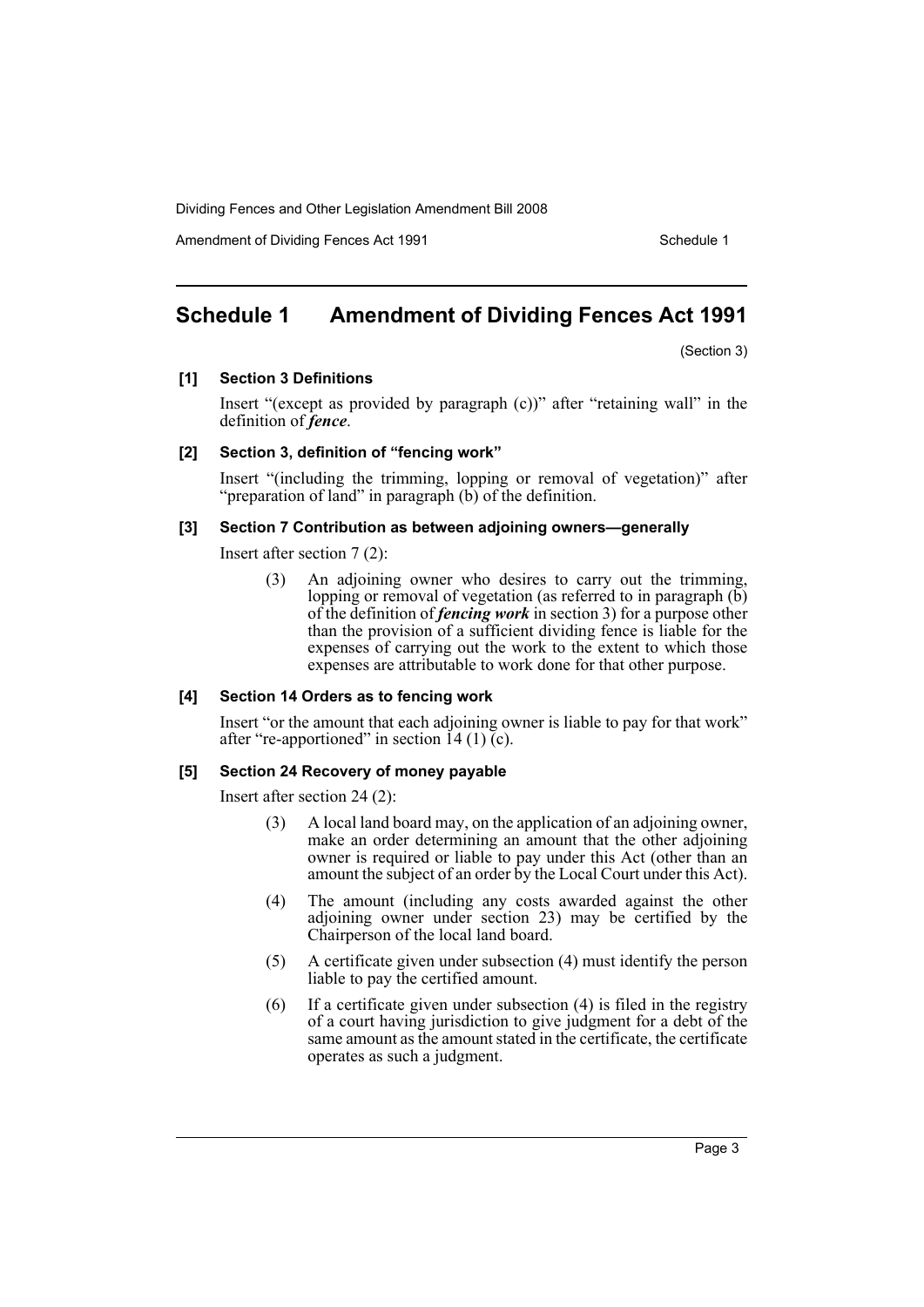Schedule 1 Amendment of Dividing Fences Act 1991

**[6] Section 26 Act not to affect agreements etc, retaining walls or other Acts** Insert "or fencing work" after "fences" in section 26 (c).

### **[7] Schedule 1 Savings, transitional and other provisions**

Insert before clause 1:

### **Part 1 Preliminary**

### **1A Regulations**

(1) The regulations may contain provisions of a savings or transitional nature consequent on the enactment of the following Acts:

*Dividing Fences and Other Legislation Amendment Act 2008*

- (2) Any such provision may, if the regulations so provide, take effect from the date of assent to the Act concerned or a later date.
- (3) To the extent to which any such provision takes effect from a date that is earlier than the date of its publication in the Gazette, the provision does not operate so as:
	- (a) to affect, in a manner prejudicial to any person (other than the State or an authority of the State), the rights of that person existing before the date of its publication, or
	- (b) to impose liabilities on any person (other than the State or an authority of the State) in respect of anything done or omitted to be done before the date of its publication.

### **Part 2 Provisions consequent on enactment of this Act**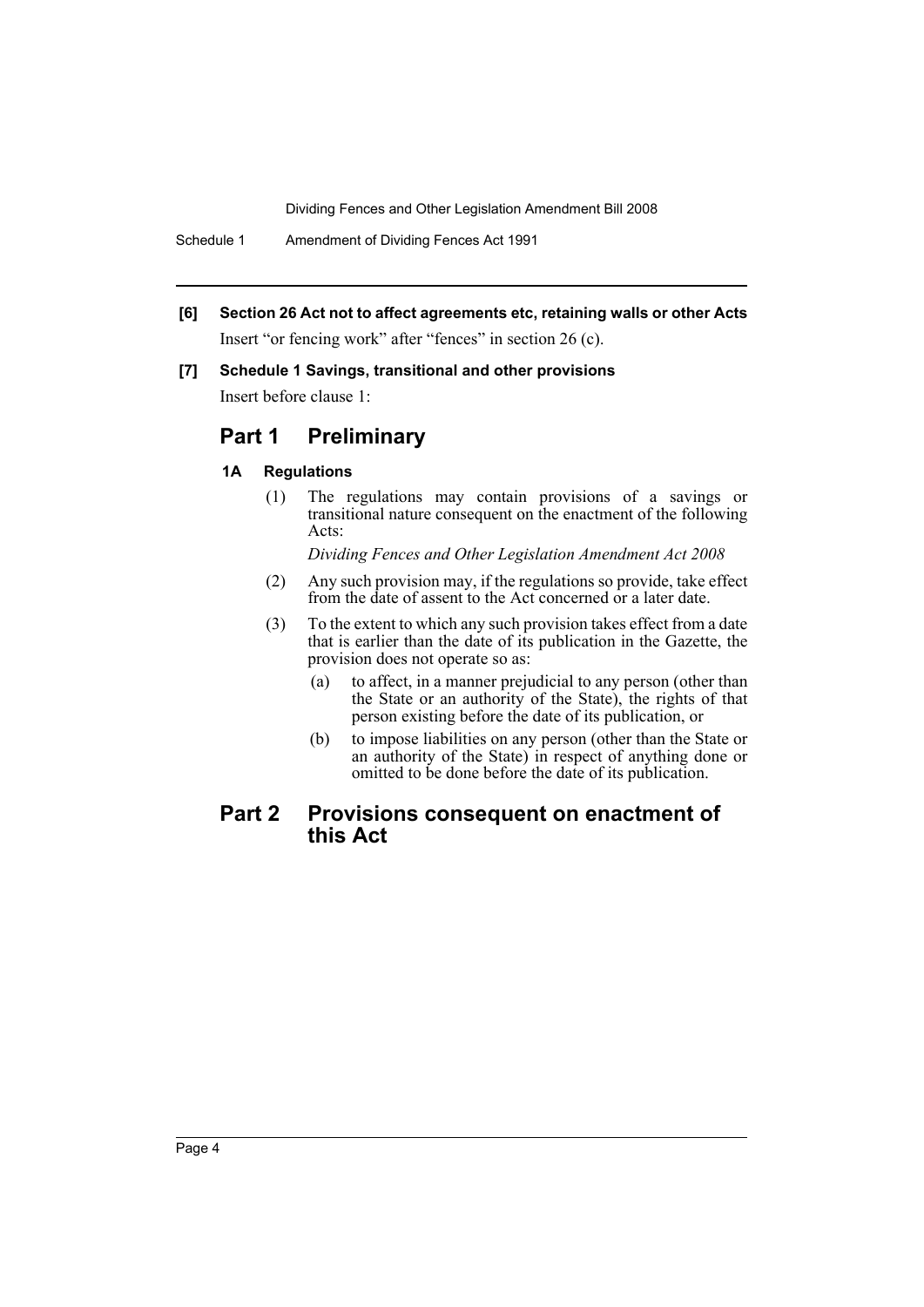Amendment of Dividing Fences Act 1991 Schedule 1

### **[8] Schedule 1, Part 3**

Insert after clause 2:

### **Part 3 Provision consequent on enactment of Dividing Fences and Other Legislation Amendment Act 2008**

### **3 Order under section 14 specifying amount to be paid**

The amendment made to section 14 (1) (c) by the *Dividing Fences and Other Legislation Amendment Act 2008* extends to proceedings begun before the commencement of that amendment, but not so as to affect any determination of a Local Court or local land board before that commencement.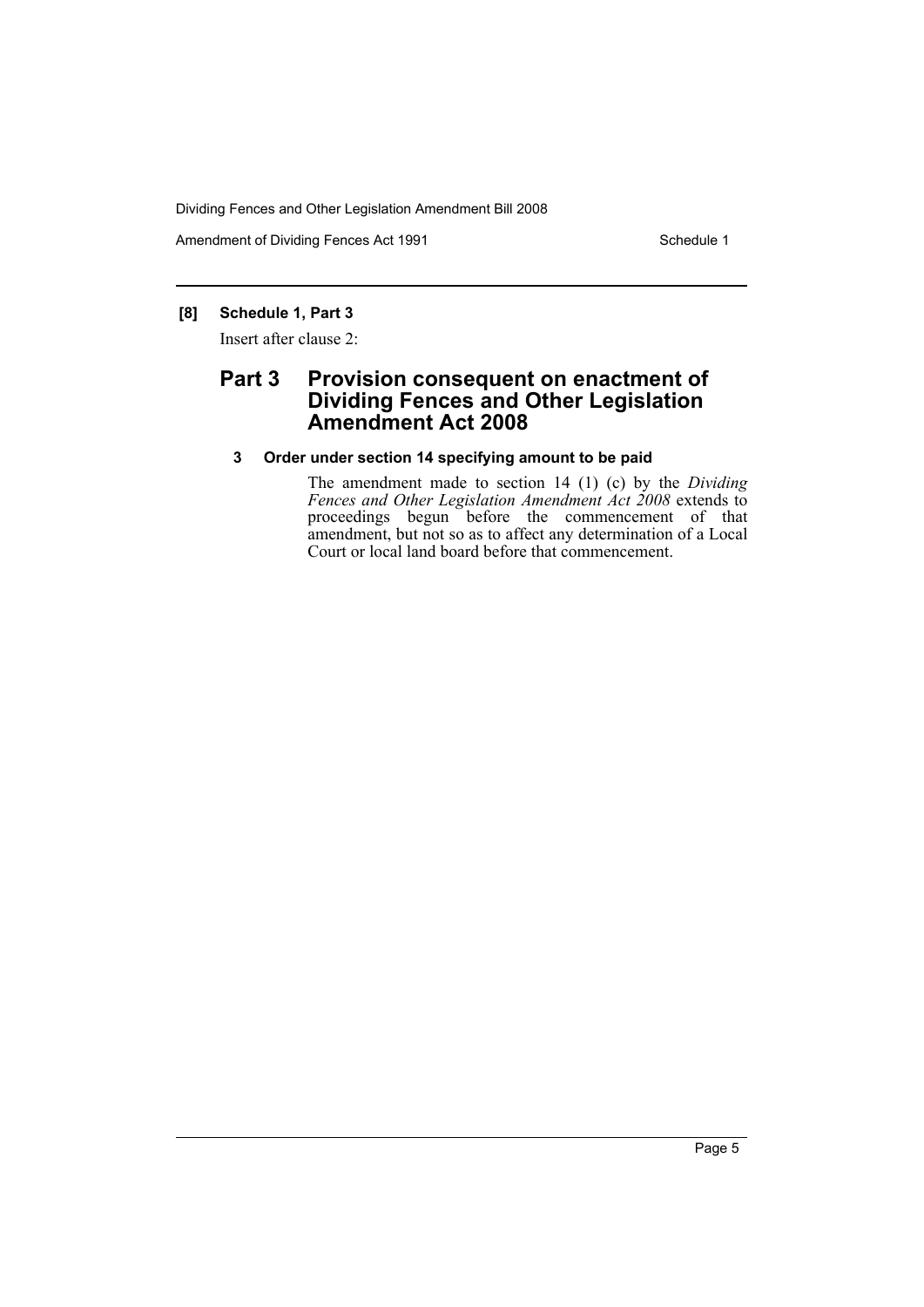Schedule 2 Amendment of other Acts

### <span id="page-6-0"></span>**Schedule 2 Amendment of other Acts**

(Section 4)

### **2.1 Access to Neighbouring Land Act 2000 No 2**

### **[1] Section 27 Costs**

Omit section 27 (1). Insert instead:

(1) The costs of an application for an access order are payable by the applicant for the order, subject to any order of the Local Court to the contrary.

### **[2] Section 27 (2) (a)**

Omit section 27 (2) (a) and (b). Insert instead:

(a) the conduct of the parties, including any attempts by the parties to reach agreement before the proceedings and whether the refusal to consent to access was unreasonable in the circumstances,

### **[3] Section 39**

Insert after section 38:

### **39 Savings, transitional and other provisions**

Schedule 1 has effect.

### **[4] Schedule 1**

Insert after section 40:

### **Schedule 1 Savings, transitional and other provisions**

(Section 39)

### **Part 1 General**

### **1 Regulations**

(1) The regulations may contain provisions of a savings or transitional nature consequent on the enactment of the following Acts:

*Dividing Fences and Other Legislation Amendment Act 2008* (but only to the extent to which it amends this Act)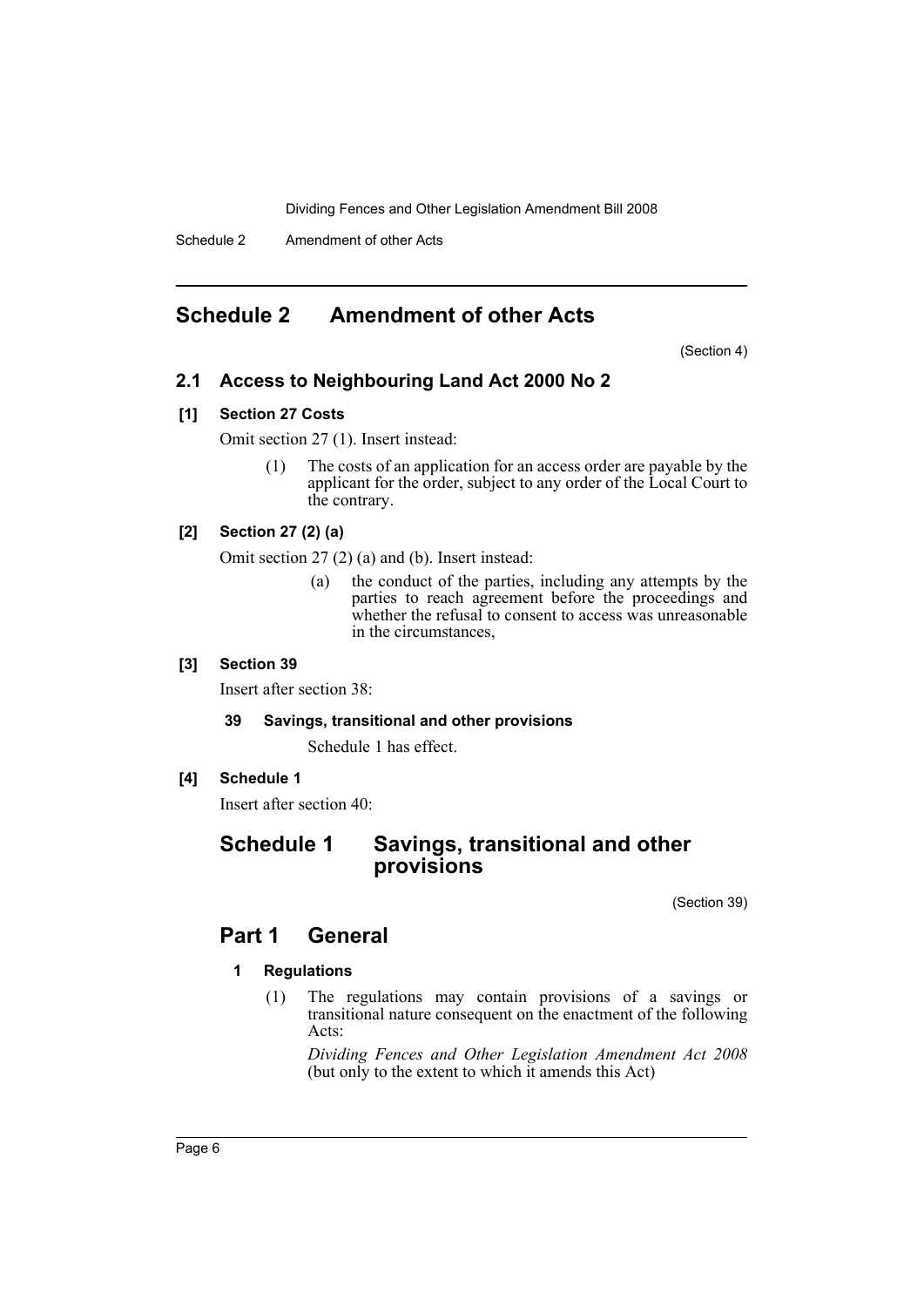Amendment of other Acts **Schedule 2** and the 2 and the 2 and 2 and 2 and 2 and 2 and 2 and 2 and 2 and 2 and 2 and 2 and 2 and 2 and 2 and 2 and 2 and 2 and 2 and 2 and 2 and 2 and 2 and 2 and 2 and 2 and 2 and 2 and 2 and

- (2) Any such provision may, if the regulations so provide, take effect from the date of assent to the Act concerned or a later date.
- (3) To the extent to which any such provision takes effect from a date that is earlier than the date of its publication in the Gazette, the provision does not operate so as:
	- (a) to affect, in a manner prejudicial to any person (other than the State or an authority of the State), the rights of that person existing before the date of its publication, or
	- (b) to impose liabilities on any person (other than the State or an authority of the State) in respect of anything done or omitted to be done before the date of its publication.

### **Part 2 Provision consequent on enactment of Dividing Fences and Other Legislation Amendment Act 2008**

### **2 Costs**

Section 27 (1) and (2) (a), as substituted by the *Dividing Fences and Other Legislation Amendment Act 2008*, extend to an application for an access order made before the substitution of those provisions, but not so as to affect any determination of the Local Court made before that substitution.

### **2.2 Crown Lands Act 1989 No 6**

### **[1] Schedule 2 Powers and procedures of local land boards**

Insert at the end of clause 2 (2):

• applications under the *Dividing Fences Act 1991*.

### **[2] Schedule 2, clause 2 (3)**

Insert after clause 2 (2):

- (3) A Chairperson alone may constitute a quorum for the purpose of deciding or otherwise dealing with an application under the *Dividing Fences Act 1991* only if:
	- (a) the land to which the application relates is in:
		- (i) the Metropolitan, Penrith, Picton or Windsor land district, or
		- (ii) an area that, in the opinion of the Senior Chairperson, is predominantly residential, and